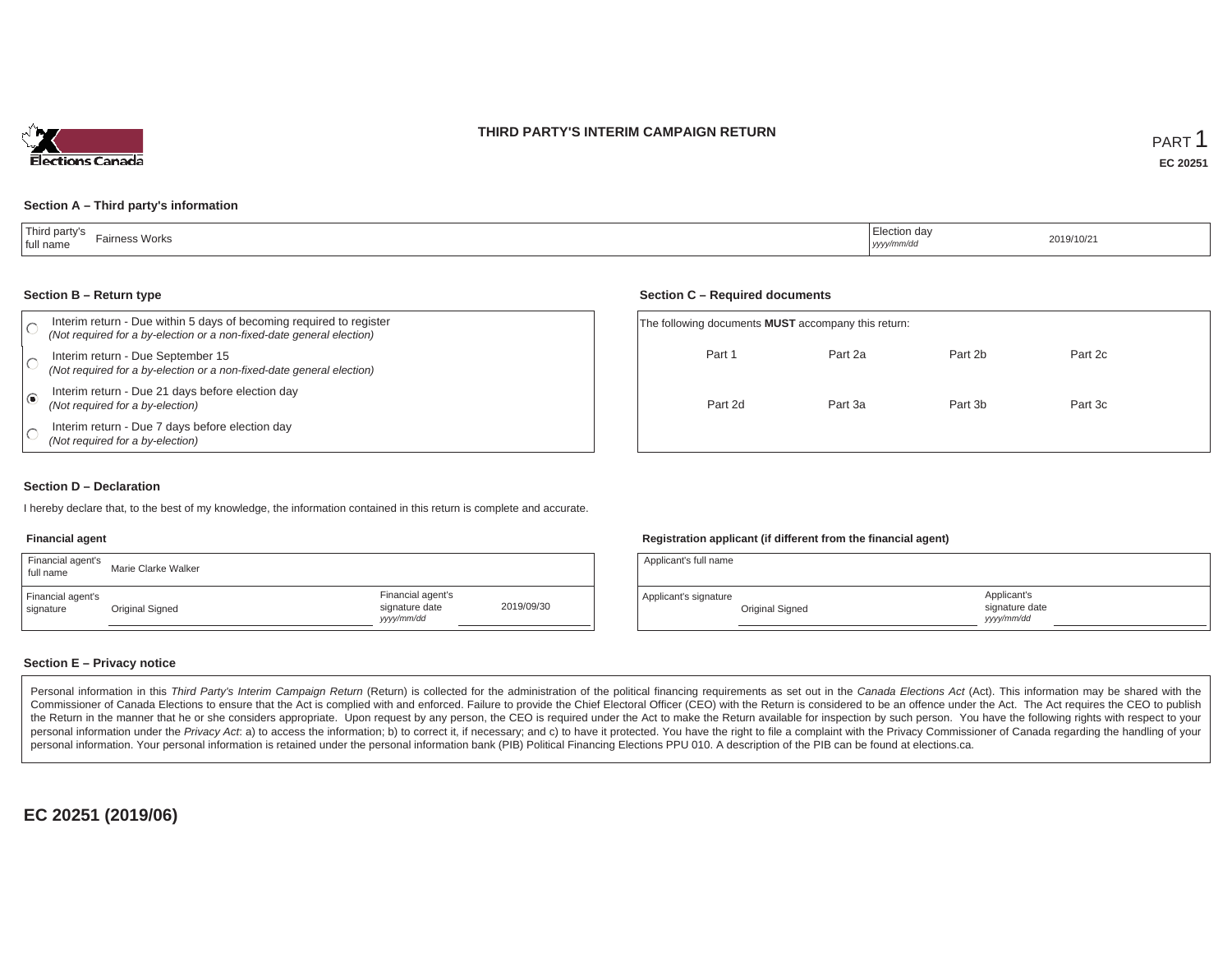

## **THIRD PARTY'S INTERIM CAMPAIGN RETURN THIRD PARTY'S INTERIM CAMPAIGN RETURN<br>Statement of monetary contributions received PART 2a**

| No. | Full name                  | <b>Street</b><br>no. | <b>Street</b> | Apt. | City                                                                              | Prov./<br>Terr. | Postal<br>code | Date<br>received<br>yyyy/mm/dd                         | Individual | Business /<br>Commercial<br>organization | Government | <b>Trade union</b> | Corporation<br>without share<br>capital | Unincorporated<br>organization or<br>association |
|-----|----------------------------|----------------------|---------------|------|-----------------------------------------------------------------------------------|-----------------|----------------|--------------------------------------------------------|------------|------------------------------------------|------------|--------------------|-----------------------------------------|--------------------------------------------------|
|     |                            |                      |               |      |                                                                                   |                 |                |                                                        | \$         | s.                                       | \$         | S.                 | \$                                      | S.                                               |
|     | Canadian Labour Congress   |                      |               |      | Ottawa                                                                            | ON              | <b>K1V 8X7</b> | 2019/07/15                                             |            |                                          |            | 300.00             |                                         |                                                  |
|     | 2 Canadian Labour Congress |                      |               |      | <b>Ottawa</b>                                                                     | ON              | <b>K1V 8X7</b> | 2019/08/09                                             |            |                                          |            | 10,000.00          |                                         |                                                  |
|     | 3 Canadian Labour Congress |                      |               |      | Ottawa                                                                            | ON              | K1V 8X7        | 2019/09/05                                             |            |                                          |            | 3,000,000.00       |                                         |                                                  |
|     |                            |                      |               |      |                                                                                   |                 |                |                                                        |            |                                          |            |                    |                                         |                                                  |
|     |                            |                      |               |      |                                                                                   |                 |                |                                                        |            |                                          |            |                    |                                         |                                                  |
|     |                            |                      |               |      |                                                                                   |                 |                |                                                        |            |                                          |            |                    |                                         |                                                  |
|     |                            |                      |               |      |                                                                                   |                 |                |                                                        |            |                                          |            |                    |                                         |                                                  |
|     |                            |                      |               |      |                                                                                   |                 |                |                                                        |            |                                          |            |                    |                                         |                                                  |
|     |                            |                      |               |      |                                                                                   |                 |                |                                                        |            |                                          |            |                    |                                         |                                                  |
|     |                            |                      |               |      |                                                                                   |                 |                |                                                        |            |                                          |            |                    |                                         |                                                  |
|     |                            |                      |               |      |                                                                                   |                 |                |                                                        |            |                                          |            |                    |                                         |                                                  |
|     |                            |                      |               |      |                                                                                   |                 |                |                                                        |            |                                          |            |                    |                                         |                                                  |
|     |                            |                      |               |      |                                                                                   |                 |                |                                                        |            |                                          |            |                    |                                         |                                                  |
|     |                            |                      |               |      |                                                                                   |                 |                |                                                        |            |                                          |            |                    |                                         |                                                  |
|     |                            |                      |               |      |                                                                                   |                 |                | Totals carried forward from previous page \$           |            |                                          |            |                    |                                         |                                                  |
|     |                            |                      |               |      | Total amount of monetary contributions by contributors who gave over \$200 (A)    |                 |                |                                                        |            |                                          |            | 310,300.00         |                                         |                                                  |
|     |                            |                      |               |      |                                                                                   |                 |                | Number of contributors who gave over \$200             |            |                                          |            |                    |                                         |                                                  |
|     |                            |                      |               |      | Total amount of monetary contributions by contributors who gave \$200 or less (B) |                 |                |                                                        |            |                                          |            |                    |                                         |                                                  |
|     |                            |                      |               |      |                                                                                   |                 |                | Number of contributors who gave \$200 or less          |            |                                          |            |                    |                                         |                                                  |
|     |                            |                      |               |      |                                                                                   |                 |                | Total amount of all monetary contributions (A+B)       |            |                                          |            | 310,300.00         |                                         |                                                  |
|     |                            |                      |               |      |                                                                                   |                 |                | Number of contributors who gave monetary contributions |            |                                          |            |                    |                                         |                                                  |

| Third<br>and the control of the con-<br>  part | 2019/10/21<br>.<br>,,,,, | ∍∼<br>⊢aut |
|------------------------------------------------|--------------------------|------------|
|------------------------------------------------|--------------------------|------------|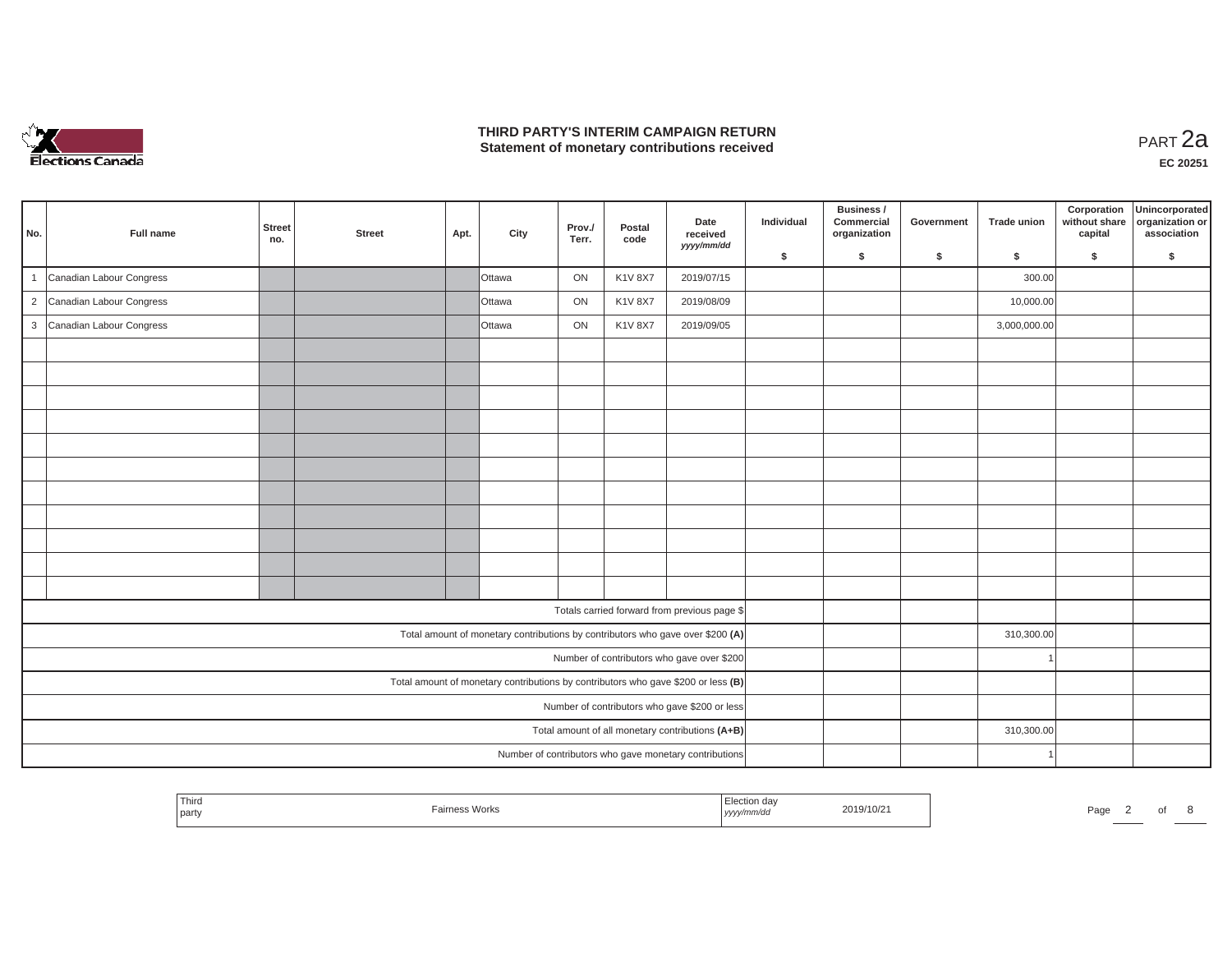

## **THIRD PARTY'S INTERIM CAMPAIGN RETURN**  THIRD PARTY'S INTERIM CAMPAIGN RETURN<br>Statement of non-monetary contributions received<br>**PART 2**b

**EC 20251**

| No. | Full name | <b>Street</b><br>no. | <b>Street</b> | Apt. | City | Prov./<br>Terr. | Postal<br>code | Date<br>received<br>yyyy/mm/dd                                                        | Individual   | Business /<br>Commercial<br>organization | Government | <b>Trade union</b> | Corporation<br>without share<br>capital | Unincorporated<br>organization or<br>association |
|-----|-----------|----------------------|---------------|------|------|-----------------|----------------|---------------------------------------------------------------------------------------|--------------|------------------------------------------|------------|--------------------|-----------------------------------------|--------------------------------------------------|
|     |           |                      |               |      |      |                 |                |                                                                                       | \$           | \$                                       | \$         | \$                 | \$                                      | \$                                               |
|     |           |                      |               |      |      |                 |                |                                                                                       |              |                                          |            |                    |                                         |                                                  |
|     |           |                      |               |      |      |                 |                |                                                                                       |              |                                          |            |                    |                                         |                                                  |
|     |           |                      |               |      |      |                 |                |                                                                                       |              |                                          |            |                    |                                         |                                                  |
|     |           |                      |               |      |      |                 |                |                                                                                       |              |                                          |            |                    |                                         |                                                  |
|     |           |                      |               |      |      |                 |                |                                                                                       |              |                                          |            |                    |                                         |                                                  |
|     |           |                      |               |      |      |                 |                |                                                                                       |              |                                          |            |                    |                                         |                                                  |
|     |           |                      |               |      |      |                 |                |                                                                                       |              |                                          |            |                    |                                         |                                                  |
|     |           |                      |               |      |      |                 |                |                                                                                       |              |                                          |            |                    |                                         |                                                  |
|     |           |                      |               |      |      |                 |                |                                                                                       |              |                                          |            |                    |                                         |                                                  |
|     |           |                      |               |      |      |                 |                |                                                                                       |              |                                          |            |                    |                                         |                                                  |
|     |           |                      |               |      |      |                 |                |                                                                                       |              |                                          |            |                    |                                         |                                                  |
|     |           |                      |               |      |      |                 |                |                                                                                       |              |                                          |            |                    |                                         |                                                  |
|     |           |                      |               |      |      |                 |                |                                                                                       |              |                                          |            |                    |                                         |                                                  |
|     |           |                      |               |      |      |                 |                |                                                                                       |              |                                          |            |                    |                                         |                                                  |
|     |           |                      |               |      |      |                 |                | Totals carried forward from previous page \$                                          |              |                                          |            |                    |                                         |                                                  |
|     |           |                      |               |      |      |                 |                | Total amount of non-monetary contributions by contributors who gave over \$200 (A)    |              |                                          |            |                    |                                         |                                                  |
|     |           |                      |               |      |      |                 |                | Number of contributors who gave over \$200                                            |              |                                          |            |                    |                                         |                                                  |
|     |           |                      |               |      |      |                 |                | Total amount of non-monetary contributions by contributors who gave \$200 or less (B) |              |                                          |            |                    |                                         |                                                  |
|     |           |                      |               |      |      |                 |                | Number of contributors who gave \$200 or less                                         |              |                                          |            |                    |                                         |                                                  |
|     |           |                      |               |      |      |                 |                | Total amount of all non-monetary contributions (A+B)                                  | 0.00         |                                          |            |                    |                                         |                                                  |
|     |           |                      |               |      |      |                 |                | Number of contributors who gave non-monetary contributions                            | $\mathbf{0}$ |                                          |            |                    |                                         |                                                  |

| Third<br>.<br><b>Work</b><br>party | $\cdots$<br>,,,,, | 019/10/2 | Page |  |  |  |
|------------------------------------|-------------------|----------|------|--|--|--|
|------------------------------------|-------------------|----------|------|--|--|--|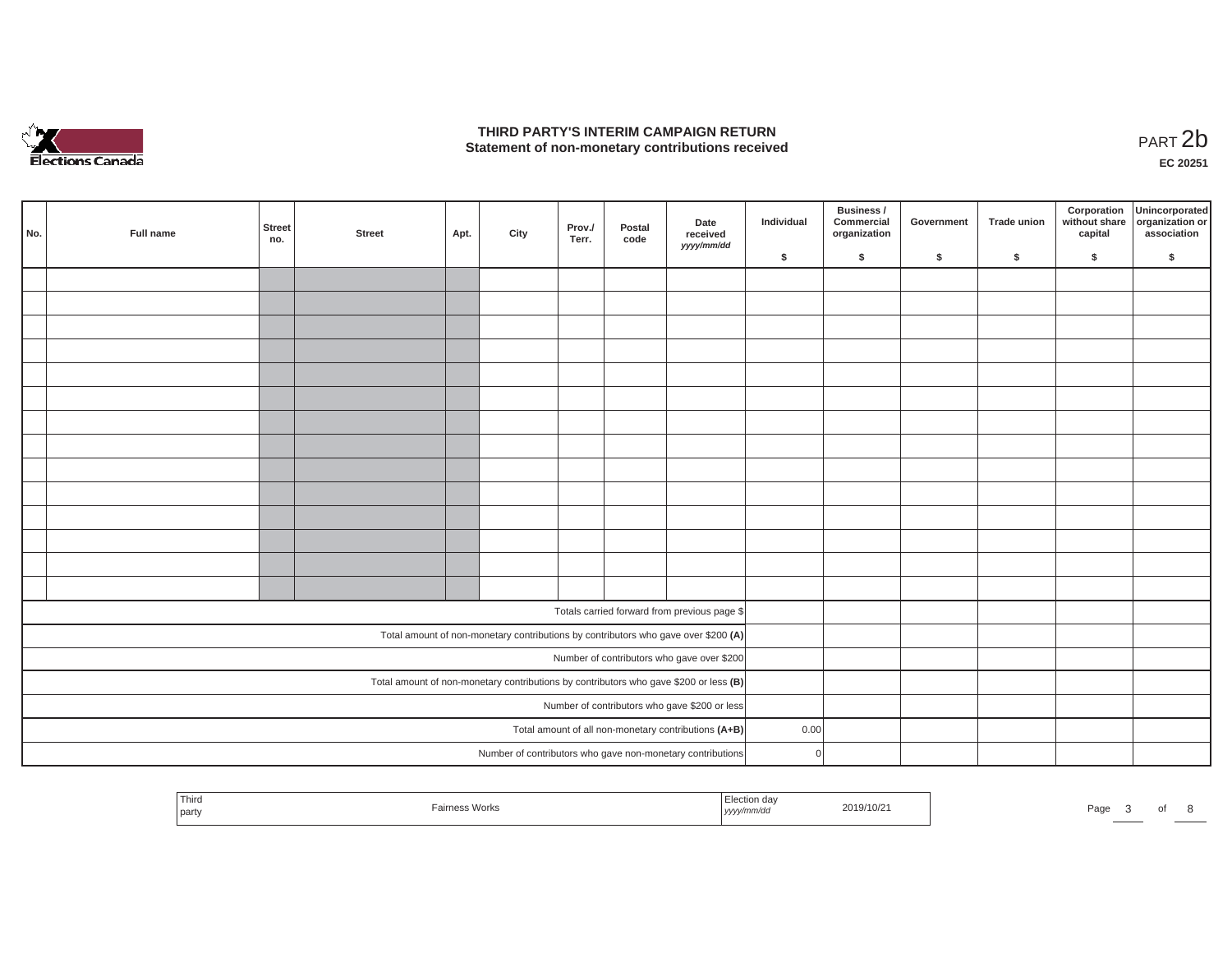

#### **THIRD PARTY'S INTERIM CAMPAIGN RETURN**  RD PARTY'S INTERIM CAMPAIGN RETURN<br>Statement of operating loans received **PART 2c**

**EC 20251**

| No. | Full name | <b>Street</b><br>no. | Street | Apt. | City | Prov./<br>Terr. | Postal<br>code | Date<br>received<br>yyyy/mm/dd                                    | Individual     | Business /<br>Commercial<br>organization | Government | Trade union | Corporation<br>capital | Unincorporated<br>without share organization or<br>association |
|-----|-----------|----------------------|--------|------|------|-----------------|----------------|-------------------------------------------------------------------|----------------|------------------------------------------|------------|-------------|------------------------|----------------------------------------------------------------|
|     |           |                      |        |      |      |                 |                |                                                                   | \$             | $\sqrt{2}$                               | \$         | $\sqrt{2}$  | \$                     | \$                                                             |
|     |           |                      |        |      |      |                 |                |                                                                   |                |                                          |            |             |                        |                                                                |
|     |           |                      |        |      |      |                 |                |                                                                   |                |                                          |            |             |                        |                                                                |
|     |           |                      |        |      |      |                 |                |                                                                   |                |                                          |            |             |                        |                                                                |
|     |           |                      |        |      |      |                 |                |                                                                   |                |                                          |            |             |                        |                                                                |
|     |           |                      |        |      |      |                 |                |                                                                   |                |                                          |            |             |                        |                                                                |
|     |           |                      |        |      |      |                 |                |                                                                   |                |                                          |            |             |                        |                                                                |
|     |           |                      |        |      |      |                 |                |                                                                   |                |                                          |            |             |                        |                                                                |
|     |           |                      |        |      |      |                 |                |                                                                   |                |                                          |            |             |                        |                                                                |
|     |           |                      |        |      |      |                 |                |                                                                   |                |                                          |            |             |                        |                                                                |
|     |           |                      |        |      |      |                 |                |                                                                   |                |                                          |            |             |                        |                                                                |
|     |           |                      |        |      |      |                 |                |                                                                   |                |                                          |            |             |                        |                                                                |
|     |           |                      |        |      |      |                 |                |                                                                   |                |                                          |            |             |                        |                                                                |
|     |           |                      |        |      |      |                 |                |                                                                   |                |                                          |            |             |                        |                                                                |
|     |           |                      |        |      |      |                 |                |                                                                   |                |                                          |            |             |                        |                                                                |
|     |           |                      |        |      |      |                 |                | Totals carried forward from previous page \$                      |                |                                          |            |             |                        |                                                                |
|     |           |                      |        |      |      |                 |                | Total amount of loans by lenders who provided over \$200 (A)      |                |                                          |            |             |                        |                                                                |
|     |           |                      |        |      |      |                 |                | Number of lenders who provided over \$200                         |                |                                          |            |             |                        |                                                                |
|     |           |                      |        |      |      |                 |                | Total amount of loans by lenders who provided \$200 or less $(B)$ |                |                                          |            |             |                        |                                                                |
|     |           |                      |        |      |      |                 |                | Number of lenders who provided \$200 or less                      |                |                                          |            |             |                        |                                                                |
|     |           |                      |        |      |      |                 |                | Total amount of all loans (A+B)                                   | 0.00           |                                          |            |             |                        |                                                                |
|     |           |                      |        |      |      |                 |                | Number of all lenders who provided loans                          | $\overline{0}$ |                                          |            |             |                        |                                                                |

| Third<br>the control of the control of<br>party | - -<br>irness Works | Election day<br>yyyy/mm/dd | 2019/10/21 | Page. |  |  |
|-------------------------------------------------|---------------------|----------------------------|------------|-------|--|--|
|                                                 |                     |                            |            |       |  |  |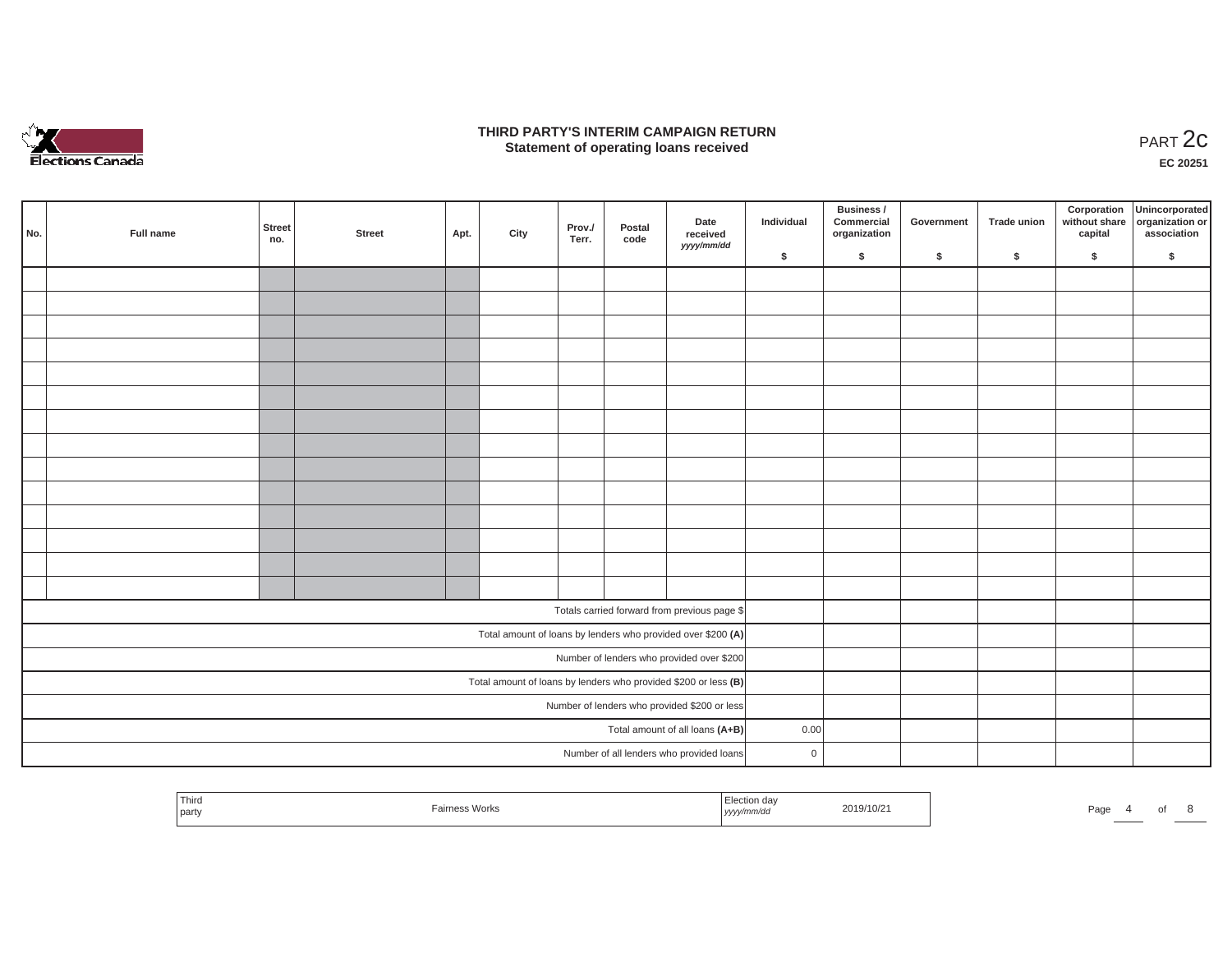# Elections Canada

## **THIRD PARTY'S INTERIM CAMPAIGN RETURN Summary of inflows**

| PART <sub>2d</sub> |
|--------------------|
| EC 20251           |

| No.   | Type of contributor / lender                 | <b>Monetary</b><br>contributions<br>(Part 2a)<br>\$ | Non-monetary<br>contributions<br>(Part 2b)<br>\$ | Loans<br>(Part 2c)<br>\$ | <b>Total</b><br>\$ | Number of<br>contributors and<br>lenders |
|-------|----------------------------------------------|-----------------------------------------------------|--------------------------------------------------|--------------------------|--------------------|------------------------------------------|
| 1.    | Individuals                                  | 0.00                                                | 0.00                                             | 0.00                     | 0.00               |                                          |
| 2.    | Businesses / Commercial organizations        | 0.00                                                | 0.00                                             | 0.00                     | 0.00               |                                          |
| 3.    | Governments                                  | 0.00                                                | 0.00                                             | 0.00                     | 0.00               |                                          |
| 4.    | Trade unions                                 | 310,300.00                                          | 0.00                                             | 0.00                     | 310,300.00         |                                          |
| 5.    | Corporations without share capital           | 0.00                                                | 0.00                                             | 0.00                     | 0.00               |                                          |
| 6.    | Unincorporated organizations or associations | 0.00                                                | 0.00                                             | 0.00                     | 0.00               |                                          |
| 7.    | Total (items 1 to 6)                         | 310,300.00                                          | 0.00                                             | 0.00                     | 310,300.00         |                                          |
| Total |                                              |                                                     |                                                  |                          |                    |                                          |
| 8.    | Amount of third party's resources used       |                                                     |                                                  |                          | 277,540.00         |                                          |
| 9.    | Grand total (items 7 and 8)                  |                                                     |                                                  |                          | 32,759.98          |                                          |

| Third<br>party | <b>Fairness Works</b> | -<br>Election day<br>yyyy/mm/dd<br>. | 2019/10/21 |
|----------------|-----------------------|--------------------------------------|------------|
|----------------|-----------------------|--------------------------------------|------------|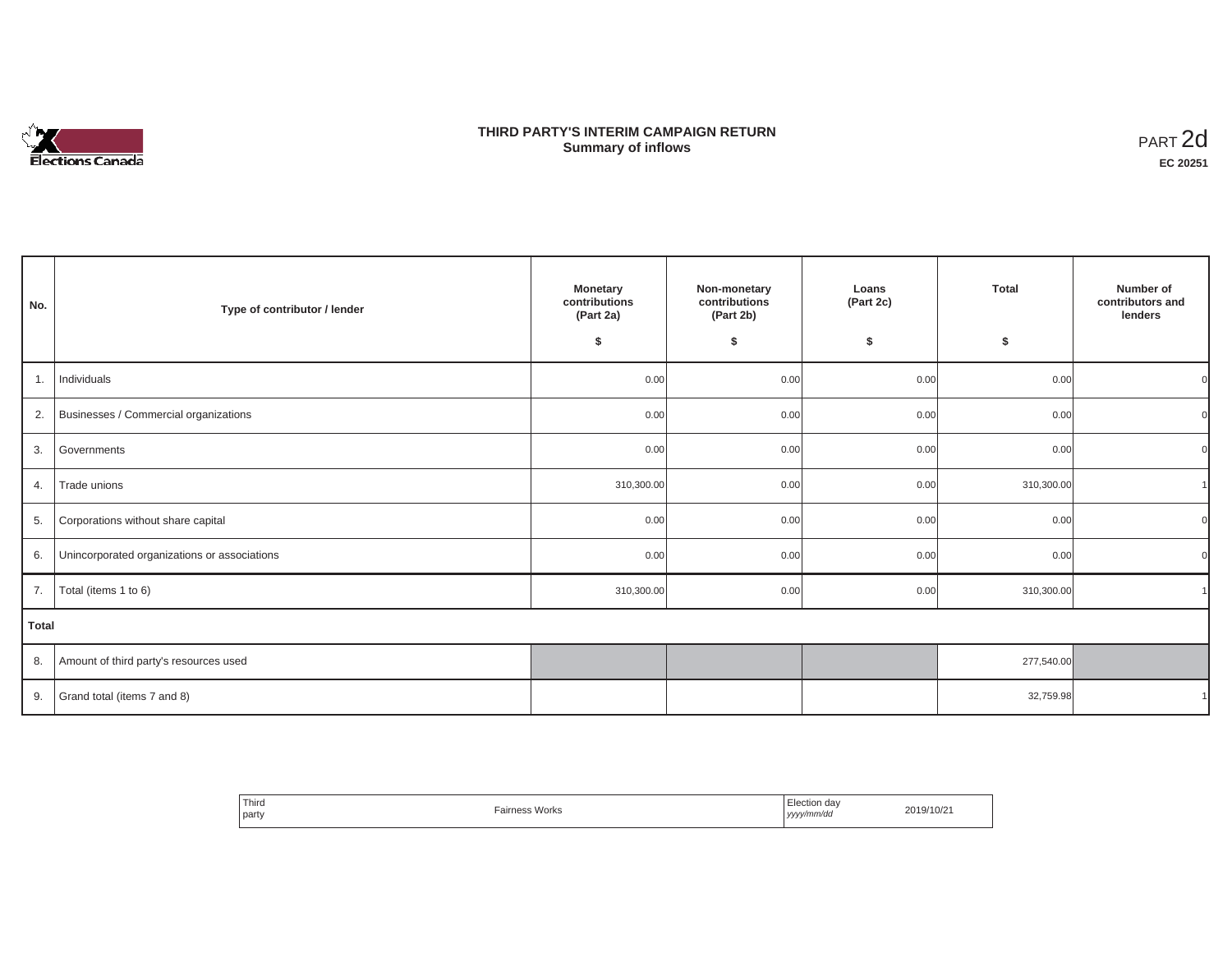

# **THIRD PARTY'S INTERIM CAMPAIGN RETURN Statement of expenses incurred for regulated activities that take place during the pre-election period**  *(Only applicable to a fixed-date general election)*

<code>PART $3$ a</code> **EC 20251**

For a list of expense types, expense categories and expense subcategories, refer to Annex II in the Instructions.

| No.            | Date<br>incurred<br>yyyy/mm/dd | <b>ED Code</b><br>(if applicable) | Supplier                        | <b>Expense type</b>    | Expense<br>category | Expense<br>subcategory | <b>Starting date</b><br>of activity,<br>advertisement<br>or survey<br>yyyy/mm/dd | <b>Ending date</b><br>of activity,<br>advertisement<br>or survey<br>yyyy/mm/dd | Place of activity or<br>advertisement        | <b>Expense amount</b><br>\$ |
|----------------|--------------------------------|-----------------------------------|---------------------------------|------------------------|---------------------|------------------------|----------------------------------------------------------------------------------|--------------------------------------------------------------------------------|----------------------------------------------|-----------------------------|
|                | 2019/07/12                     |                                   | <b>BMO Bank of Montreal</b>     | Partisan activity      | Other               | Bank fees              | 2019/07/12                                                                       |                                                                                | National                                     | 182.77                      |
| $\overline{2}$ | 2019/07/31                     |                                   | <b>BMO Bank of Montreal</b>     | Partisan activity      | Other               | Interest               | 2019/07/31                                                                       |                                                                                | National                                     | 0.32                        |
| 3              | 2019/08/09                     |                                   | Briarpatch Magazine             | Partisan advertising   | Advertising         | Print Media            | 2019/07/31                                                                       | 2019/08/31                                                                     | National                                     | 357.00                      |
| 4              | 2019/09/04                     |                                   | Documents Laser Reproductioons  | Partisan advertising   | Advertising         | Mail Outs              | 2019/08/30                                                                       |                                                                                | National                                     | 2,933.48                    |
| 5              | 2019/09/06                     |                                   | <b>Ekos Research Associates</b> | <b>Election Survey</b> | Election Survey     | <b>Election Survey</b> | 2019/07/02                                                                       | 2019/09/01                                                                     | National                                     | 93,225.00                   |
| 6              | 2019/09/06                     |                                   | Point Blank Creative            | Partisan advertising   | Advertising         | Social Media           | 2019/07/15                                                                       | 2019/09/13                                                                     | National                                     | 180,000.00                  |
| $\overline{7}$ | 2019/09/12                     |                                   | Ciociara Club of Windsor        | Partisan activity      | Events              | Rallies                | 2019/09/07                                                                       | 2019/09/07                                                                     | National                                     | 841.45                      |
| 8              | 2019/09/13                     |                                   | <b>BMO Bank of Montreal</b>     | Partisan activity      | Other               | Interest               | 2019/09/13                                                                       |                                                                                | National                                     | 13.87                       |
|                |                                |                                   |                                 |                        |                     |                        |                                                                                  |                                                                                |                                              |                             |
|                |                                |                                   |                                 |                        |                     |                        |                                                                                  |                                                                                |                                              |                             |
|                |                                |                                   |                                 |                        |                     |                        |                                                                                  |                                                                                |                                              |                             |
|                |                                |                                   |                                 |                        |                     |                        |                                                                                  |                                                                                |                                              |                             |
|                |                                |                                   |                                 |                        |                     |                        |                                                                                  |                                                                                |                                              |                             |
|                |                                |                                   |                                 |                        |                     |                        |                                                                                  |                                                                                |                                              |                             |
|                |                                |                                   |                                 |                        |                     |                        |                                                                                  |                                                                                |                                              |                             |
|                |                                |                                   |                                 |                        |                     |                        |                                                                                  |                                                                                |                                              |                             |
|                |                                |                                   |                                 |                        |                     |                        |                                                                                  |                                                                                |                                              |                             |
|                |                                |                                   |                                 |                        |                     |                        |                                                                                  |                                                                                | Totals carried forward from previous page \$ | 32,759.98                   |
|                |                                |                                   |                                 |                        |                     |                        |                                                                                  |                                                                                | Total \$                                     | 277,553.89                  |

| Third<br>aa\<br><b>Works</b><br><b>Contract Contract Contract Contract</b><br>Pa <sub>0</sub><br>1.9/10/2<br>party<br>,,,,,,,<br>,,,,, |  |  |  |  |
|----------------------------------------------------------------------------------------------------------------------------------------|--|--|--|--|
|----------------------------------------------------------------------------------------------------------------------------------------|--|--|--|--|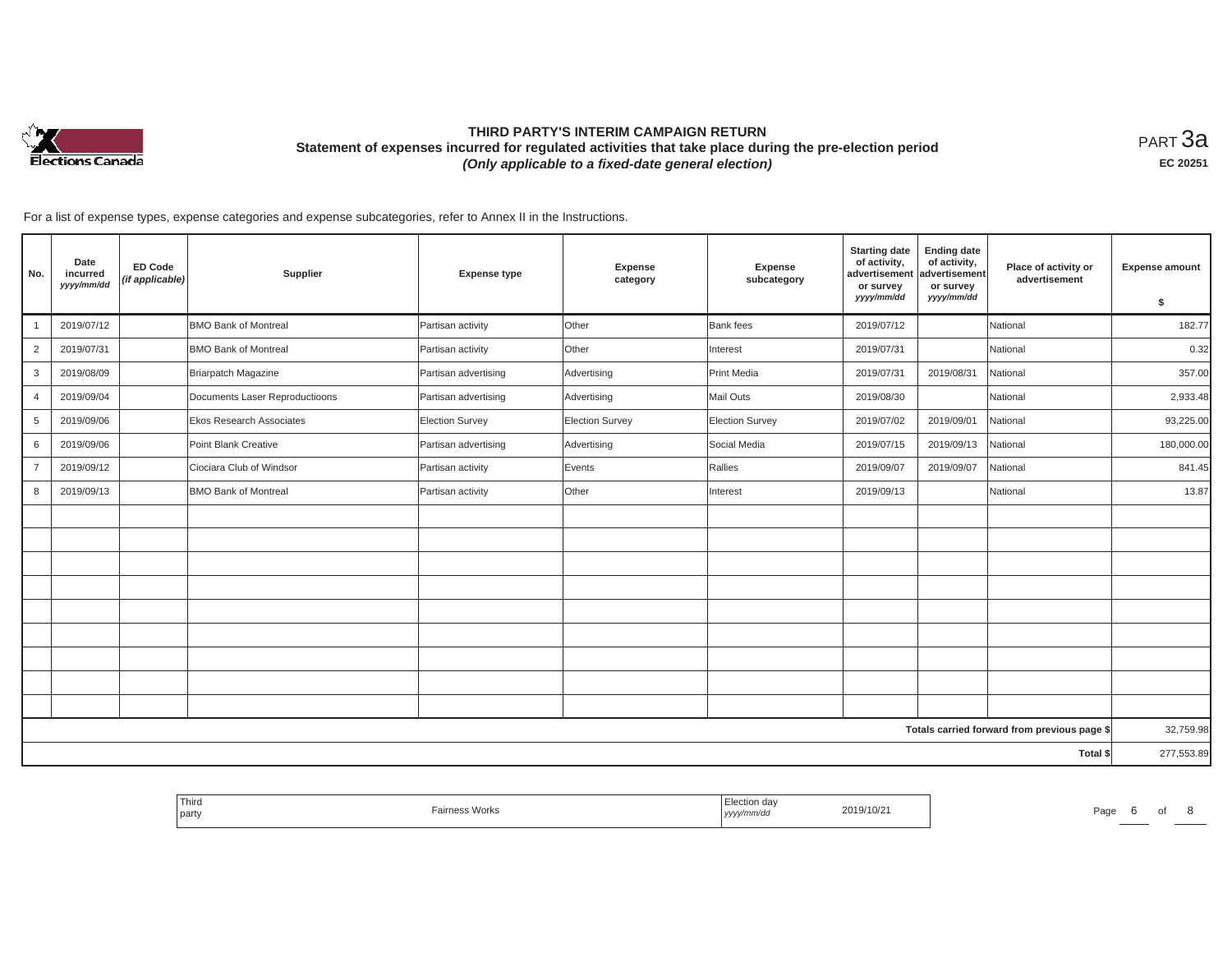

# **THIRD PARTY'S INTERIM CAMPAIGN RETURN Statement of expenses incurred for regulated activities that take place during the election period**<br>РАRТ  $3\mathrm{b}$

**EC 20251**

For a list of expense types, expense categories and expense subcategories, refer to Annex II in the Instructions.

| No. | Date<br>incurred<br>yyyy/mm/dd | ED Code<br>(if applicable) | Supplier | <b>Expense type</b> | Expense<br>category | Expense<br>subcategory | Starting date<br>of activity,<br>advertisement<br>advertisement<br>dvertisement<br>or survey<br>yyyy/mm/dd | or survey<br>yyyy/mm/dd | Place of activity or<br>advertisement        | Expense amount<br>\$ |
|-----|--------------------------------|----------------------------|----------|---------------------|---------------------|------------------------|------------------------------------------------------------------------------------------------------------|-------------------------|----------------------------------------------|----------------------|
|     |                                |                            |          |                     |                     |                        |                                                                                                            |                         |                                              |                      |
|     |                                |                            |          |                     |                     |                        |                                                                                                            |                         |                                              |                      |
|     |                                |                            |          |                     |                     |                        |                                                                                                            |                         |                                              |                      |
|     |                                |                            |          |                     |                     |                        |                                                                                                            |                         |                                              |                      |
|     |                                |                            |          |                     |                     |                        |                                                                                                            |                         |                                              |                      |
|     |                                |                            |          |                     |                     |                        |                                                                                                            |                         |                                              |                      |
|     |                                |                            |          |                     |                     |                        |                                                                                                            |                         |                                              |                      |
|     |                                |                            |          |                     |                     |                        |                                                                                                            |                         |                                              |                      |
|     |                                |                            |          |                     |                     |                        |                                                                                                            |                         |                                              |                      |
|     |                                |                            |          |                     |                     |                        |                                                                                                            |                         |                                              |                      |
|     |                                |                            |          |                     |                     |                        |                                                                                                            |                         |                                              |                      |
|     |                                |                            |          |                     |                     |                        |                                                                                                            |                         |                                              |                      |
|     |                                |                            |          |                     |                     |                        |                                                                                                            |                         |                                              |                      |
|     |                                |                            |          |                     |                     |                        |                                                                                                            |                         |                                              |                      |
|     |                                |                            |          |                     |                     |                        |                                                                                                            |                         |                                              |                      |
|     |                                |                            |          |                     |                     |                        |                                                                                                            |                         |                                              |                      |
|     |                                |                            |          |                     |                     |                        |                                                                                                            |                         |                                              |                      |
|     |                                |                            |          |                     |                     |                        |                                                                                                            |                         | Totals carried forward from previous page \$ |                      |
|     | Total \$                       |                            |          |                     |                     |                        |                                                                                                            |                         |                                              |                      |

| Third<br>าร Works<br>party | 2/10/2<br>,,,,, | Page |
|----------------------------|-----------------|------|
|----------------------------|-----------------|------|